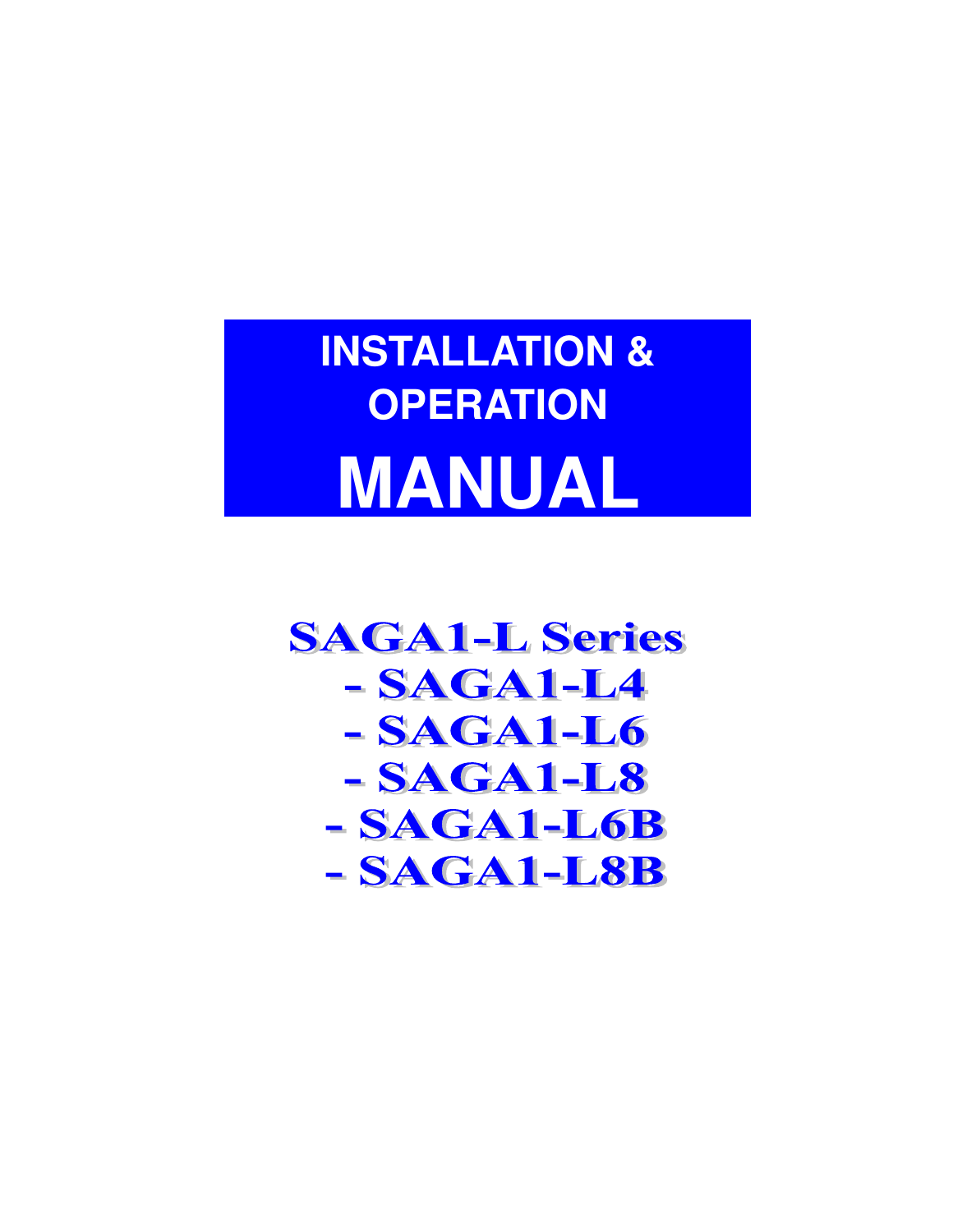# Table of Contents

### PREFACE

| 31 Relay Board for SAGA1L8, L6, L4, L8B, L6B<br>32 Independent COM Line<br>33 Receiver/Decoder Board for SAGA1L8, L6, L4, L8B, L6B |  |
|------------------------------------------------------------------------------------------------------------------------------------|--|
|                                                                                                                                    |  |
|                                                                                                                                    |  |
|                                                                                                                                    |  |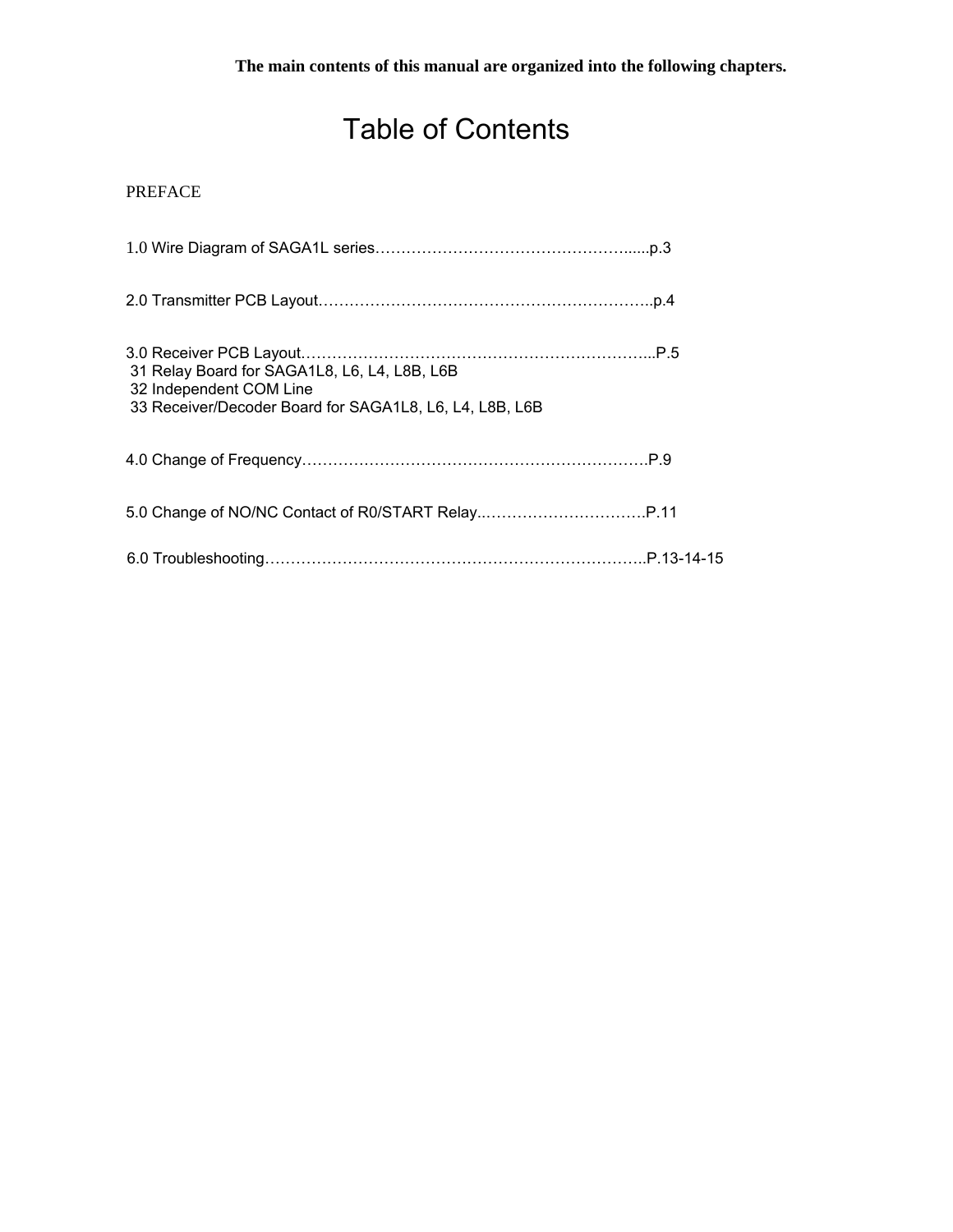

**1.0** 

## WIRE DIAGRAM OF SAGA1-L SERIES:



**SAGA1-L4**



#### **SAGA1-L6B**

|              | <b>WIRECOLOR</b> |
|--------------|------------------|
| oPOWER1      | <b>BLACK</b>     |
| ≏POWER2      | <b>BROWN</b>     |
| ⊙COM(MAIN)   | RED              |
| oMAIN(COM)   | 0 RANGE          |
| UP<br>Ō      | YELLOW           |
| DOWN<br>Ó    | <b>GREEN</b>     |
| EAST<br>Ō    | <b>BLUE</b>      |
| WEST<br>٥    | VIOLET           |
| U/D 2S       | GREY             |
| EMV 2S<br>ö  | WHITE            |
| ROSTART<br>a | PINK             |
| CE 0470      |                  |
|              | 0.5A<br>10A      |

### **Remark: (1) The R0/START could be N.C. or N.O.**

- **(2) The fuse for the power AC24/48/110/220/380V is 0.5A. The fuse for the power DC12/24V is 1.5A.**
- **(3) The fuse for AC type at the COM(MAIN) is 10A. The fuse for DC type at the COM(MAIN) is 20A.**
- **(4) The com lines have been arranged prior to shipment, if an independent COM line is required, please refer to page:8/23.**

*Note: The polarity direction for the power of DC12/24V isn't required when plugging in the power line connector.*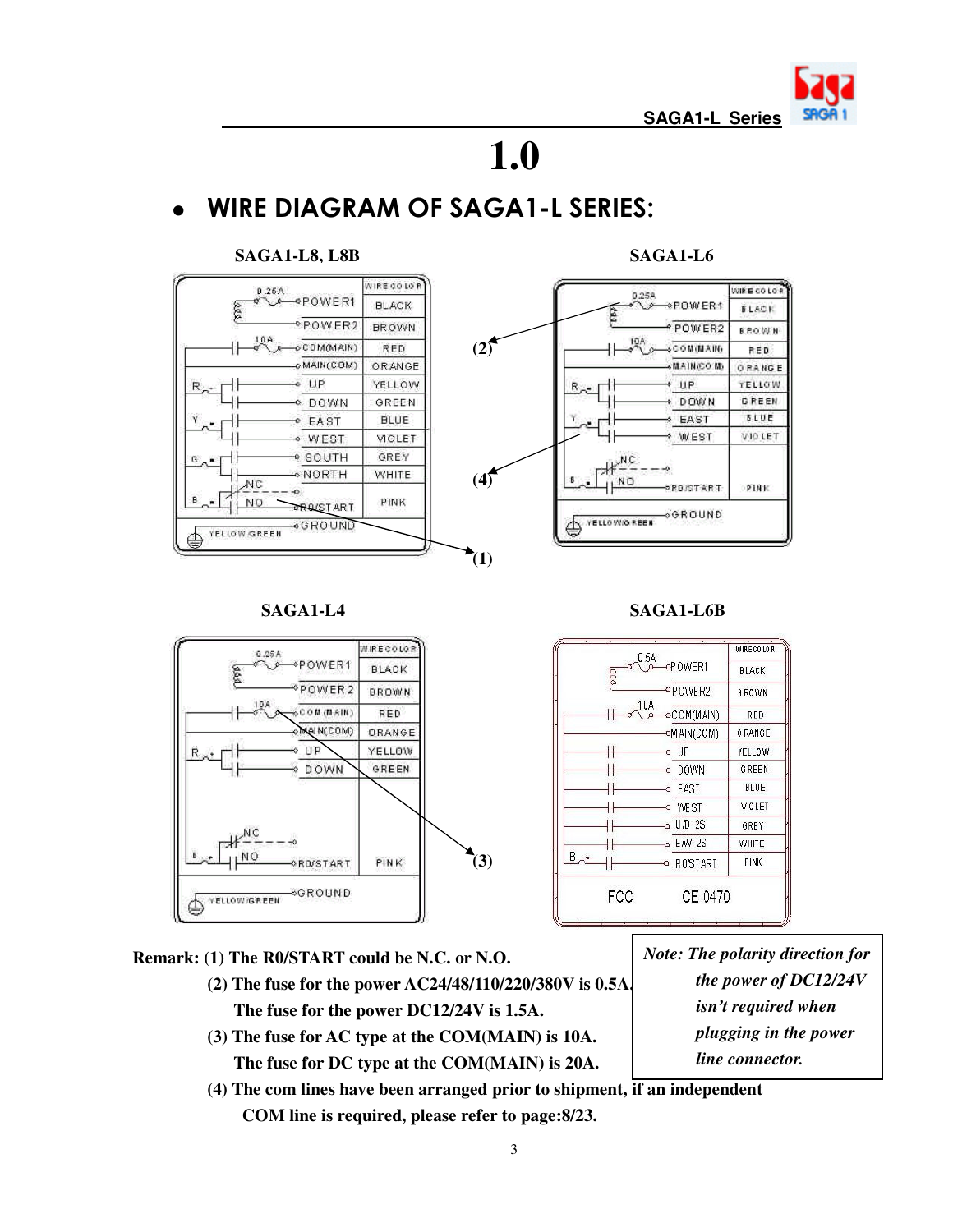

**2.0** 

# **• TRANSMITTER PCB LAYOUT:**



**VHF and UHF are available marking with a check is the current frequency band and please make sure not to replace a VHF crystal unit into UHF PC board or visa versa.** 

**VHF:310.0325~331.165MHz UHF:425.5925~446.725MHz**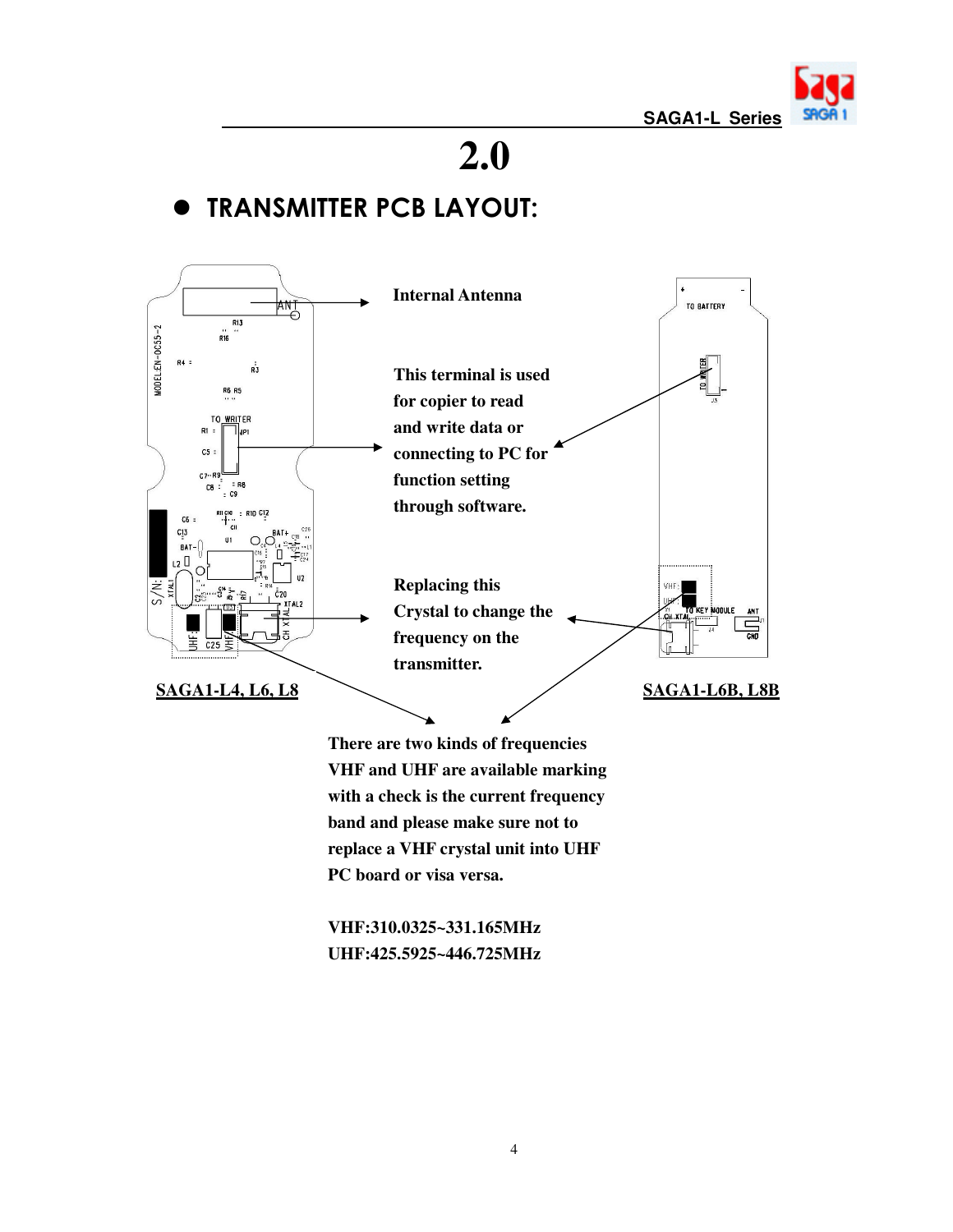

# **• RECEIVER PCB DIAGRAM:**

3-1. Relay Board for SAGA1-L8, L6, L4, L8B, L6B 3-1-1 DC Type



*Remark: The polarity direction of DC Input isn't required when plugging in the power line connector.*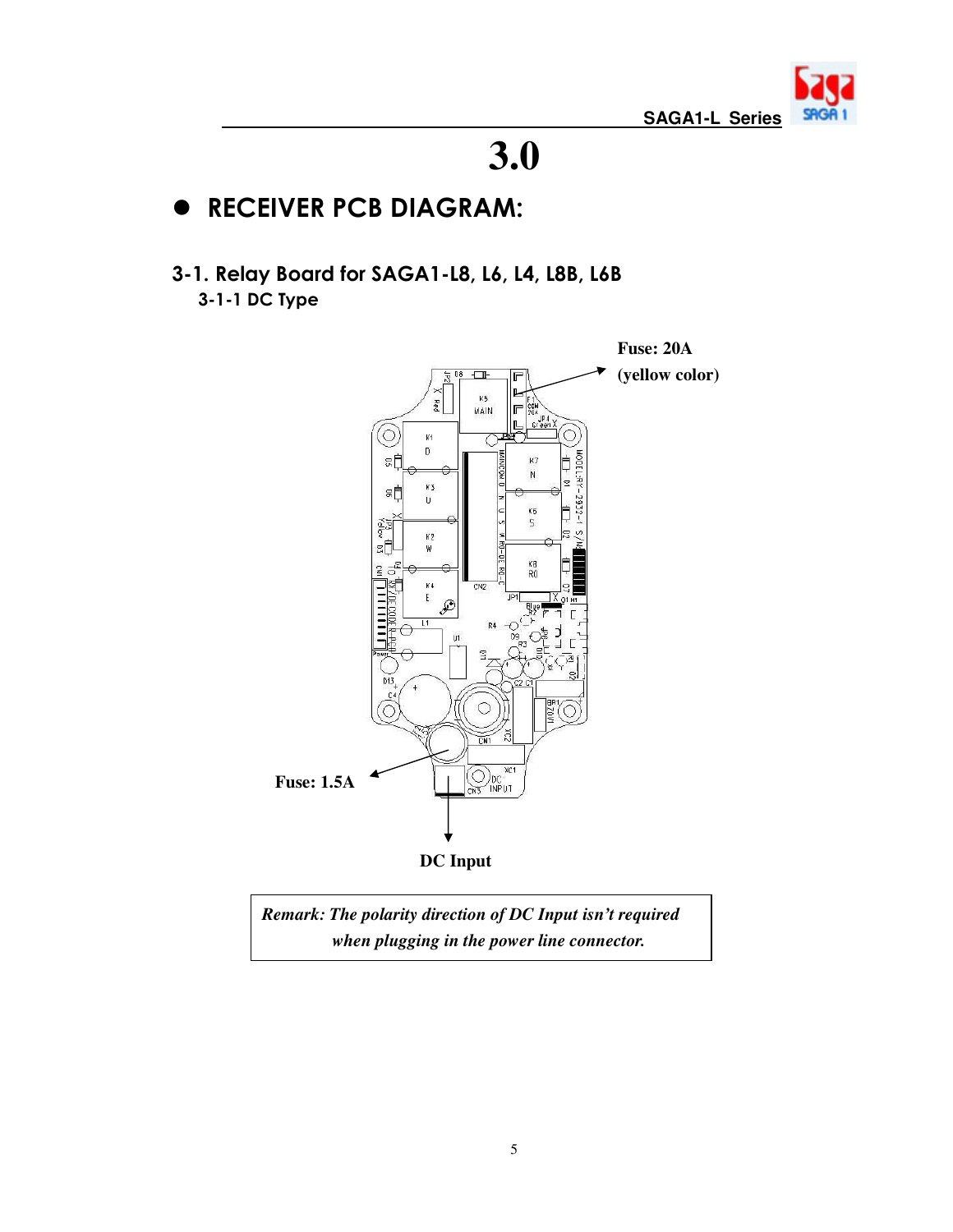

**LO position to select lower voltage of the combination.** 

## 3-1-2 AC Type

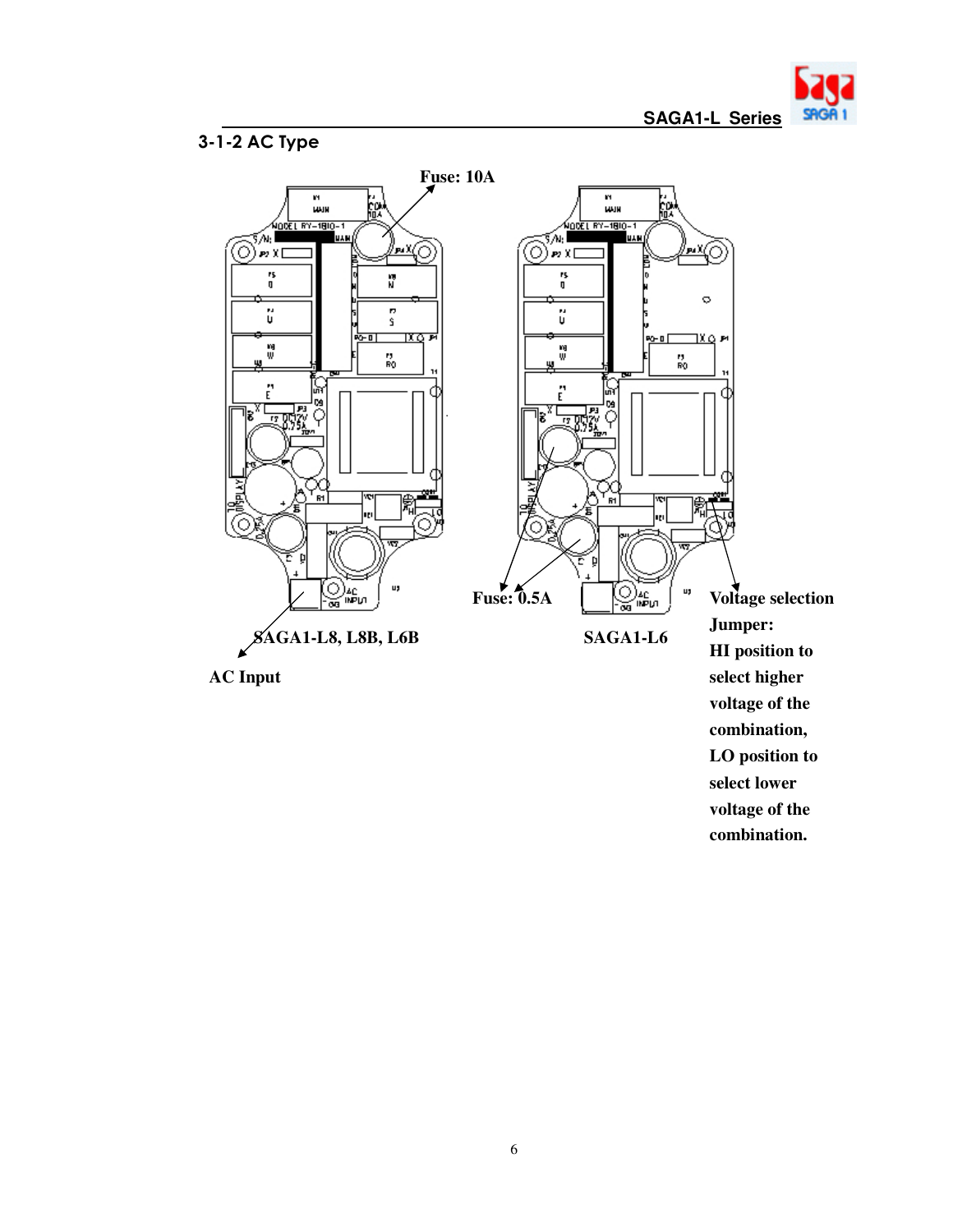



**If an independent COM line is required then cut the wire labeled with a white "X" as showing as below. The longer part of the wire will become the new COM Line.** 



## 3-2. Independent COM Line:

The SAGA1-L series offer optional independent COM lines as:

|            | SAGA1-L8/L8B 4 independent COM lines | Up/Down, East/West, South/North and R0 |
|------------|--------------------------------------|----------------------------------------|
| SAGA1-L6   | 3 independent COM lines              | Up/Down, East/West, R0                 |
| $SAGA1-L4$ | 2 independent COM lines              | Up/Down, R0                            |
| SAGA1-L6B  | 1 independent COM line               | Up/Down ~East/West 2S and R0           |

*Please refer to the above figures of receiver relay boards and if an independent COM line is required then cut the wire labeled with a white "X". The longer part of the wire will become the new COM Line. Then you may connect this new COM wire with an existed spare output wire, otherwise, you have to use an extra wire made by yourself.*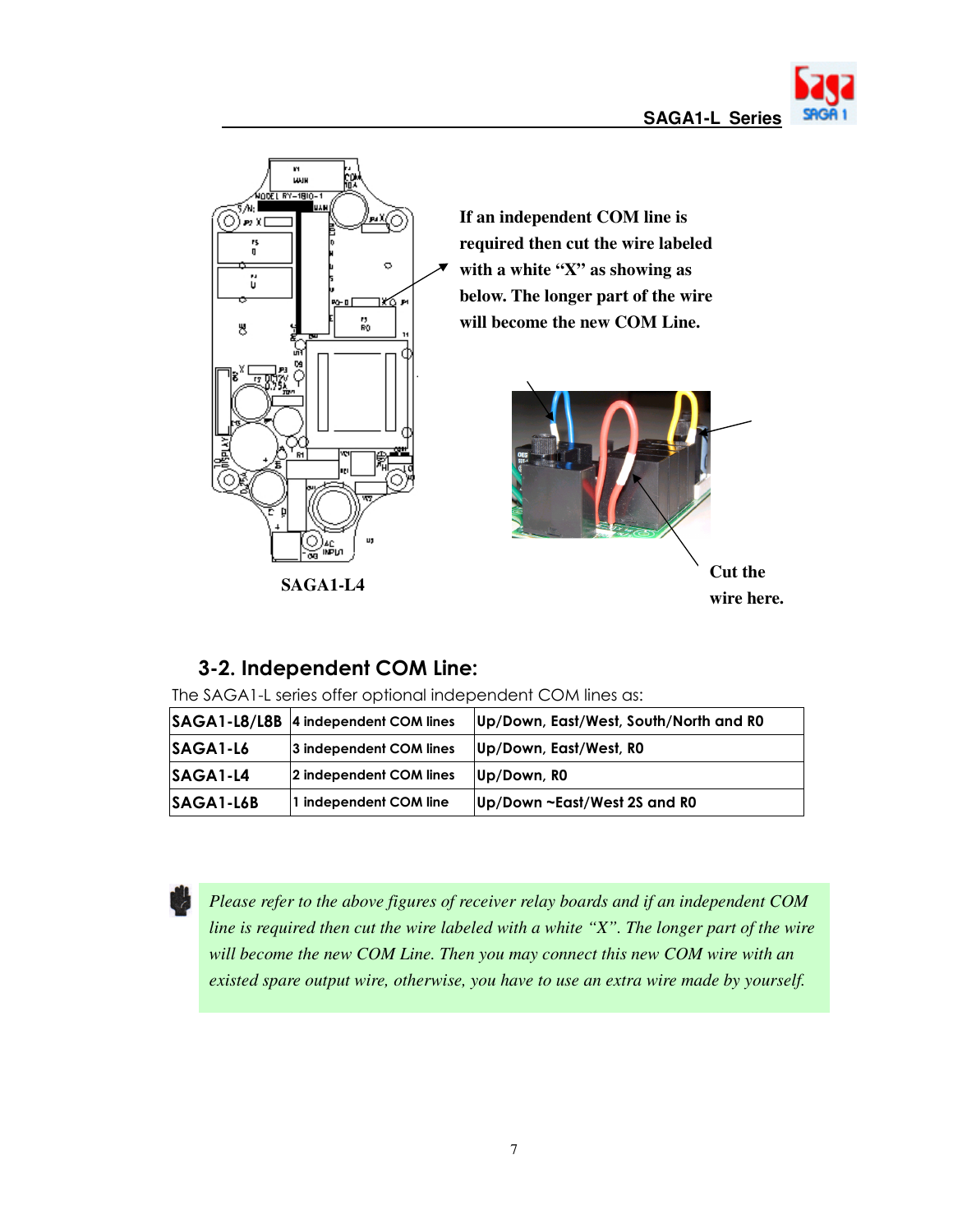

### **SAGA1-L Series**  3-3. Receiver/Decoder Board for SAGA1-L8, L6, L4, L8B, L6B

Replacing this ANT **Crystal** to Change the frequency on the receiver.  $\bigcup_{\mathsf{Ch} \ \mathsf{Freq}}$ GND  $\mathbf{u}$ XT) **SQ ADJ** is used for a minimum receiving SQ ADJ  $+$ <sup>SQ</sup>  $+$ <sup>SQ</sup> UHF : **RELAY PCB** sensitivity adjustment, please don't adjust  $\frac{1}{2}$ arbitrarily.  $MOQEL:RX-1B12-4$  $\tilde{\mathbf{g}}$ If necessary, adjusting  $\circ$  $S/N$ o clock wise (allow  $\circ$ receiving a weaker Ο signal) until the SQ X1 lamp turns on, then P adjusting counter  $\overline{z}$   $\overline{O}$ + $\overline{L}$ 16 Error LED clock wise (allow receiving a stronger  $\bigcirc$ signal) until the SQ lamp turns off to keep the SQ lamp at "off" status before The **SQ** lamp will turn on operating. when receiving any radio signal. It was taken as interference if the SQ

lamp didn't at "off" status

The receiving sensitivity is adjustable via the SQ

before operating.

ADJ.

There are two kinds of frequencies **VHF and UHF** are available marking with a check is the current frequency band and please make sure not to replace a VHF crystal unit into UHF PC board or visa versa.

VHF:310.325~331.165MHz UHF:425.5925~446.725MH

This terminal is used for copier to read and write data or connecting to PC for function setting. through software**.** 

The RX memory is defective if the **Error LED** flashes red every 0.5 second slowly.

8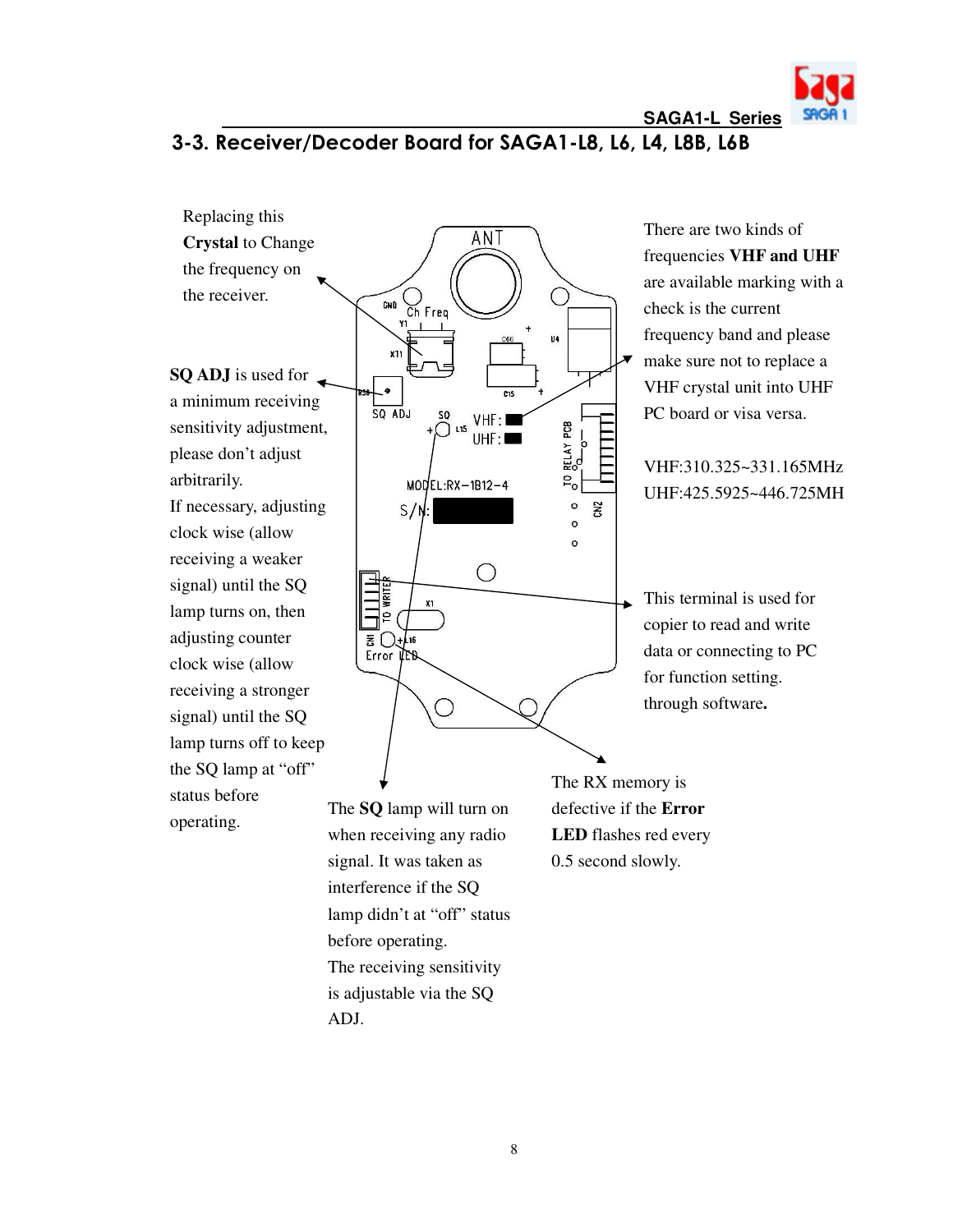

# **4.0**

# CHANGE OF FREQUENCY

The frequency of SAGA1-L system can be simply changed by only replacing the correspondent crystal frequency in both the TX and RX. Please refer to below procedure in regards to replacing the crystal.



*Note: To replace a new crystal, please note that there are 2 kinds of frequencies (VHF and UHF) are available. The indication of VHF or UHF is shown on the PC board with a check mark "V" and please make sure to not replace a VHF crystal unit into UHF PC board or visa versa.* 

## Procedures:

(1). Pry up the crystal unit with a flat screwdriver



(2). Remove the crystal unit from the system.



(3). Use a needle nose pliers to straighten both pins of the new crystal unit.

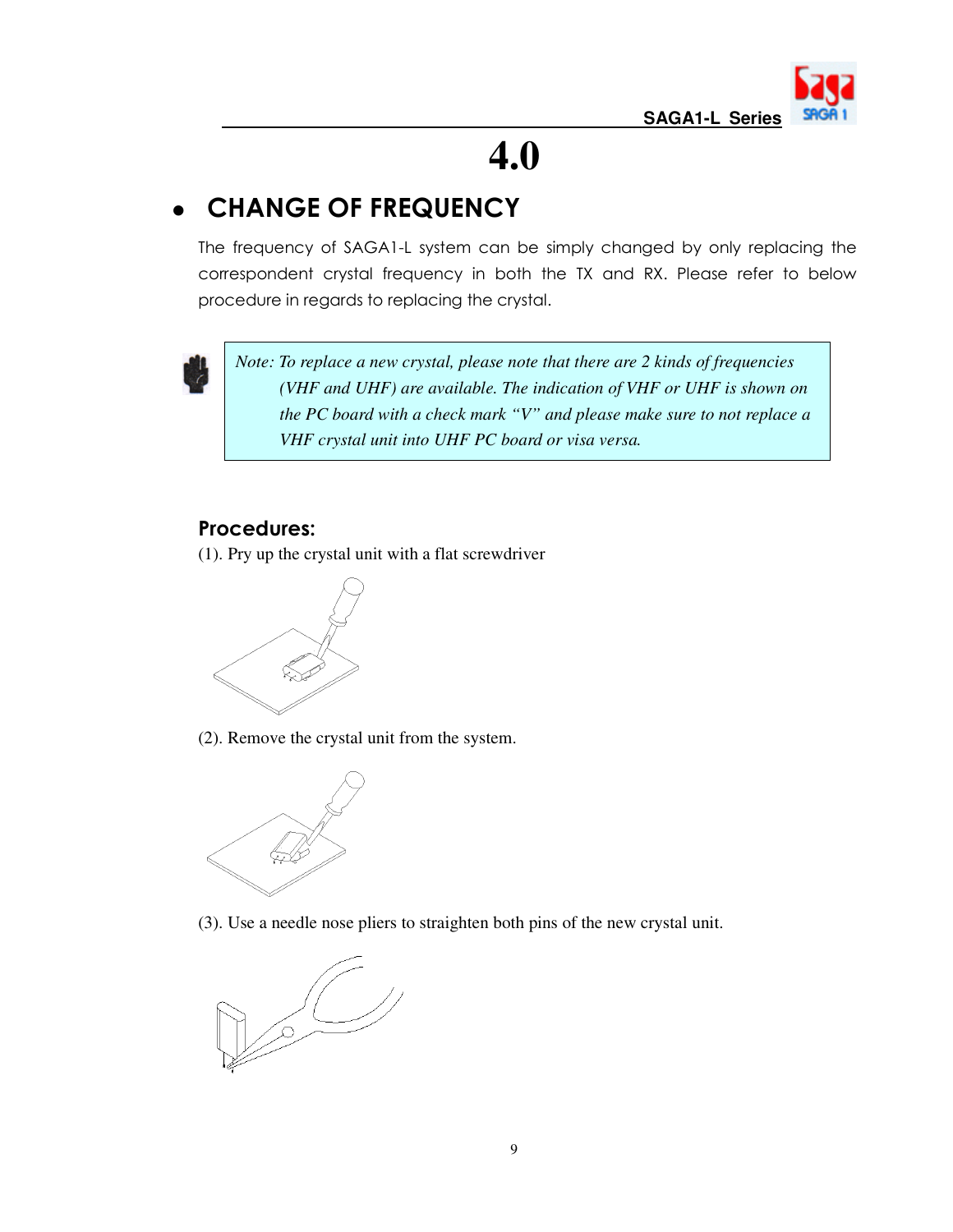

(4). Insert the new crystal unit vertically into the PC board.



(5). Press the new crystal down into the socket.

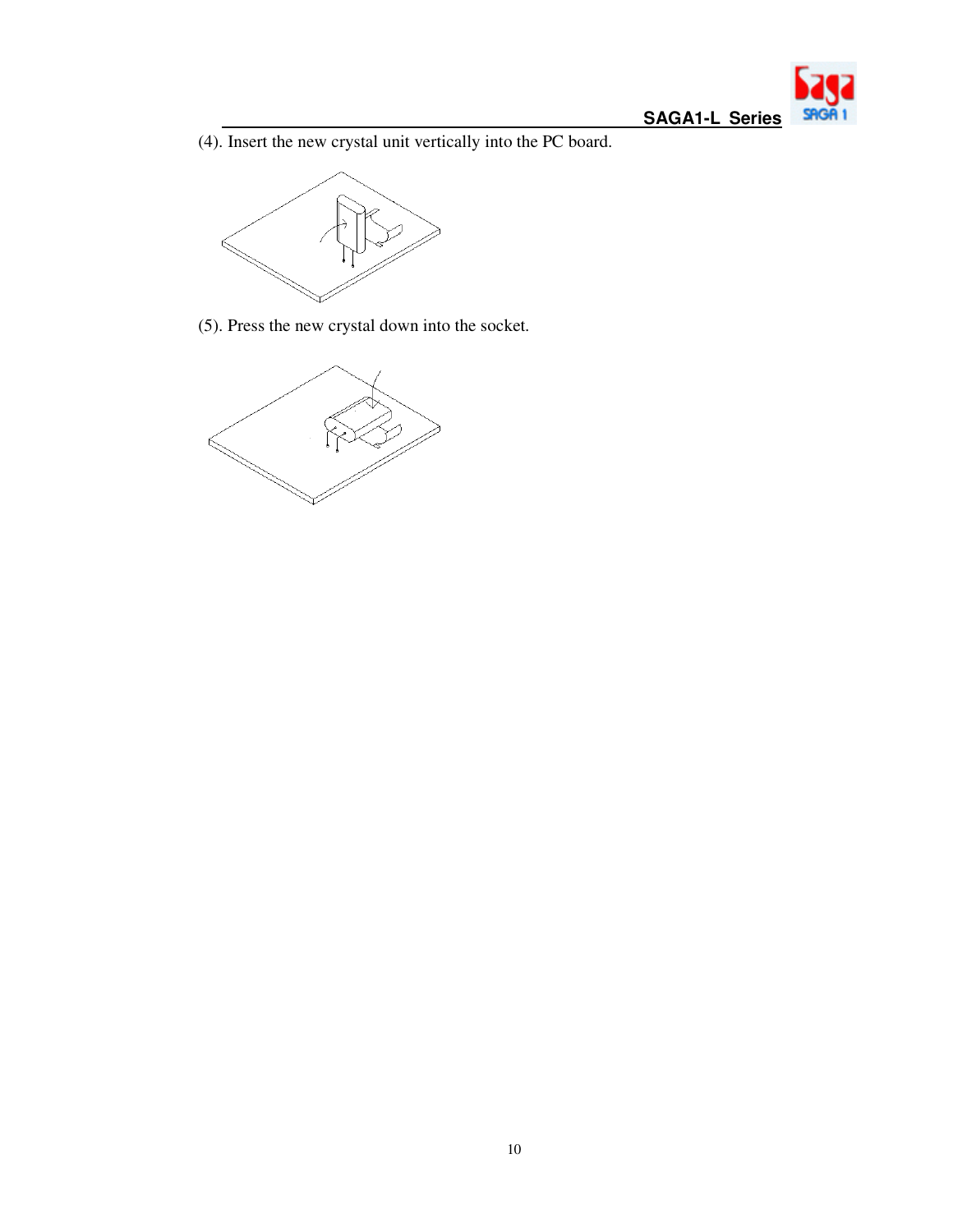

# CHANGE OF NO/NC CONTACT OF R0/START RELAY

The RO/START key of the new SAGA1-L crystal series provides NO and NC contact. The NO is the default setting. If a NC output is necessary, please remove the No. 8 wire (R0/Start, pink color) from the connector and insert it into No. 10.



**The R0/START is N.C.**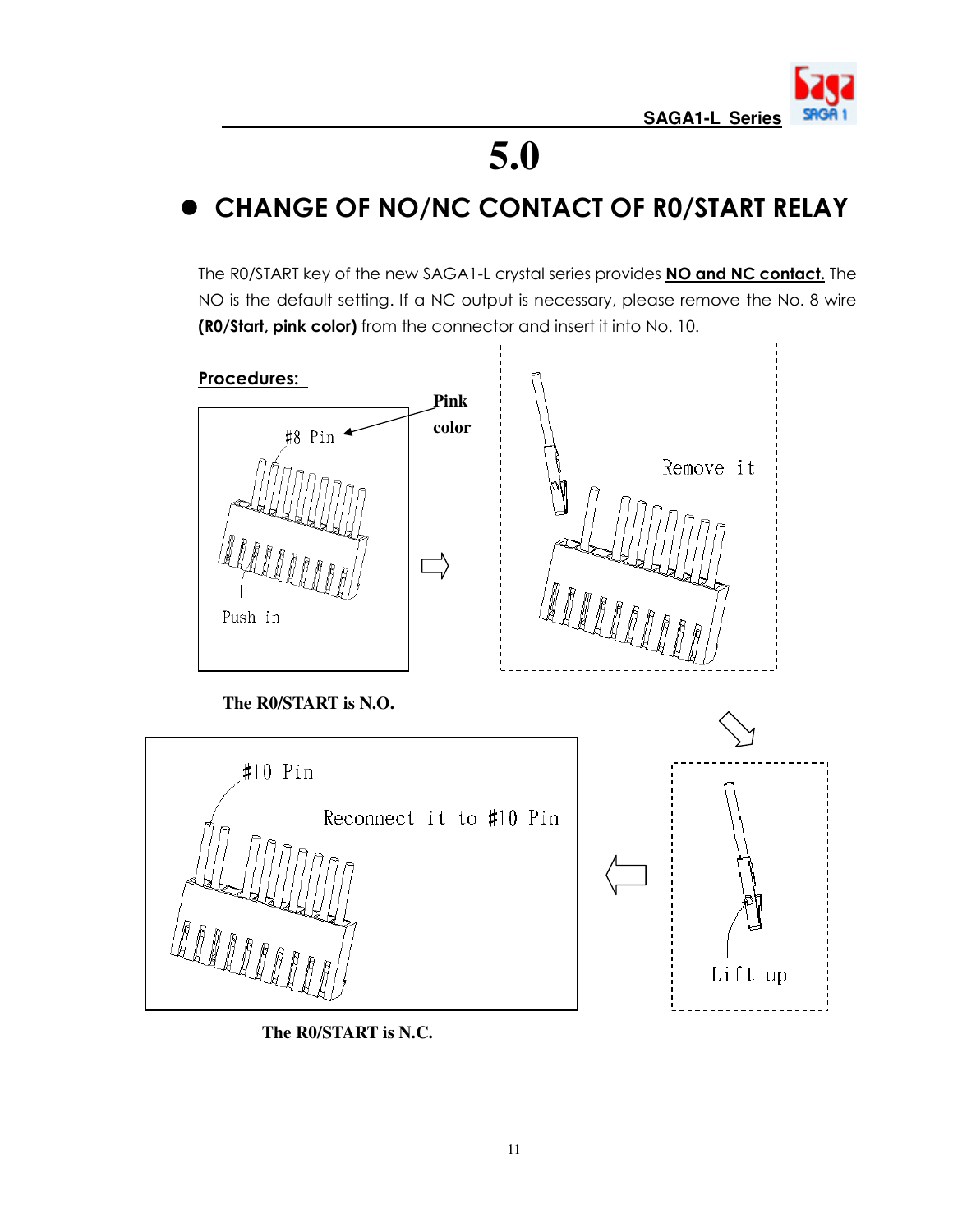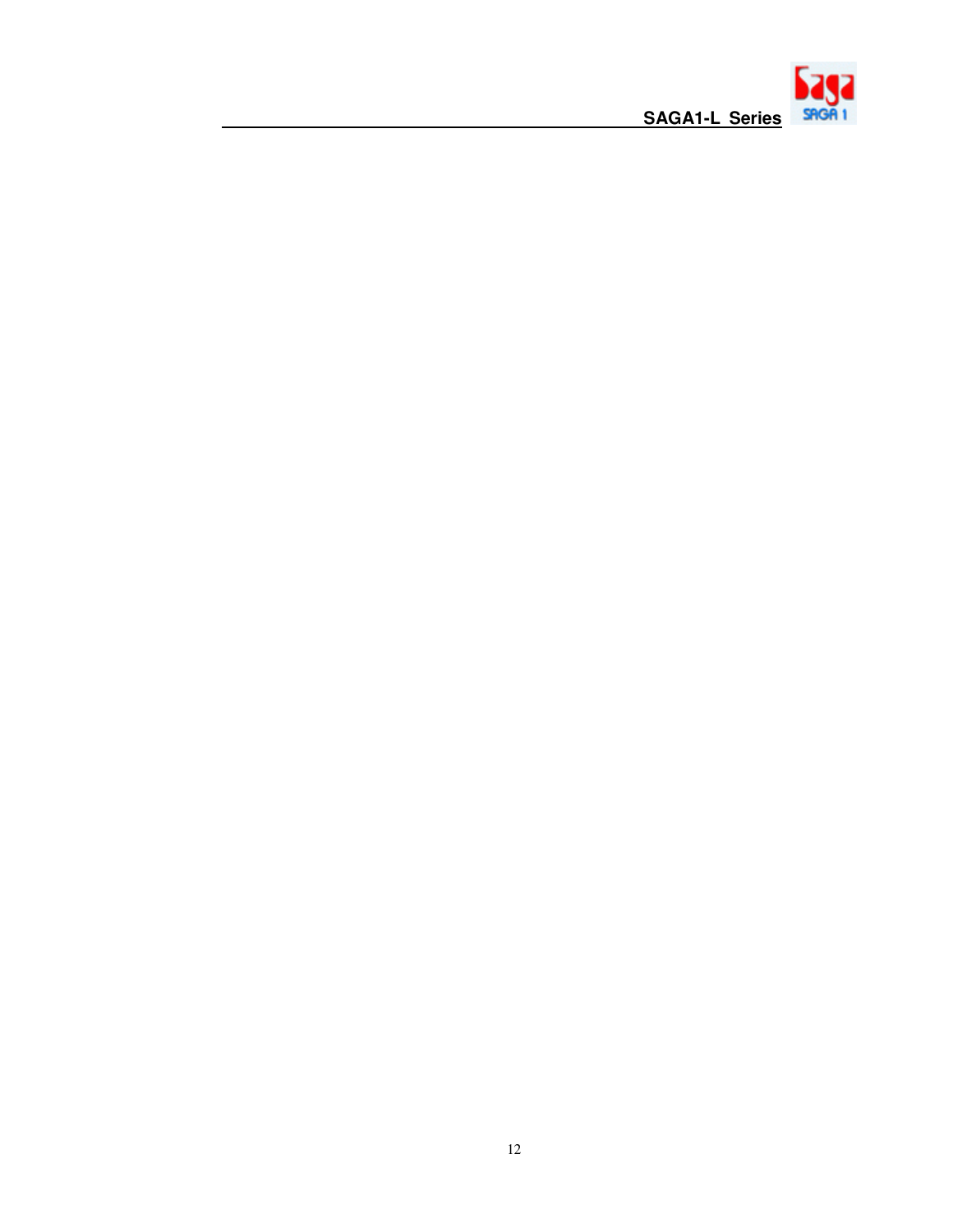

# **• TROUBLESHOOTING**

|   | <b>Item Phenomenon</b>                                                  | Cause                                          | <b>Action Required</b> |
|---|-------------------------------------------------------------------------|------------------------------------------------|------------------------|
|   | Red LED flashing quickly                                                | a) One of the pushbutton a) Replace the        |                        |
|   | (every 0.2 sec.) when                                                   | is jammed.                                     | pushbutton.            |
|   | any motion pushbutton of b) The system is not                           |                                                | b) Power on            |
|   | Transmitter is pressed.                                                 | properly powered                               | again according        |
|   |                                                                         | according to the                               | to the instruction.    |
|   |                                                                         | instruction.                                   |                        |
| 2 | TX LED flashes red and                                                  | The memory of the TX is                        | Send back the          |
|   | yellow reciprocally and                                                 | defective.                                     | Manufacturer.          |
|   | slowly (every 0.5 sec.)                                                 |                                                |                        |
| 3 | <b>RX Error LED flashes red</b>                                         | The memory of the RX is                        | Send back the          |
|   | slowly (every 0.5 sec.)                                                 | defective.                                     | Manufacturer.          |
| 4 | The operating distance                                                  | It was interfered by other Replace the crystal |                        |
|   | Is shorter or an intermittent Radio Remote Controller of both TX and RX |                                                |                        |
|   | operation is happened.                                                  | /or unknowing signal with to change the        |                        |
|   |                                                                         | the same frequency.                            | trequency.             |

Remark: The memory of the TX and RX has Anti-copy function design, any inadequate action on decoding the firmware of the memory will cause the trouble as the above item 2 and 4.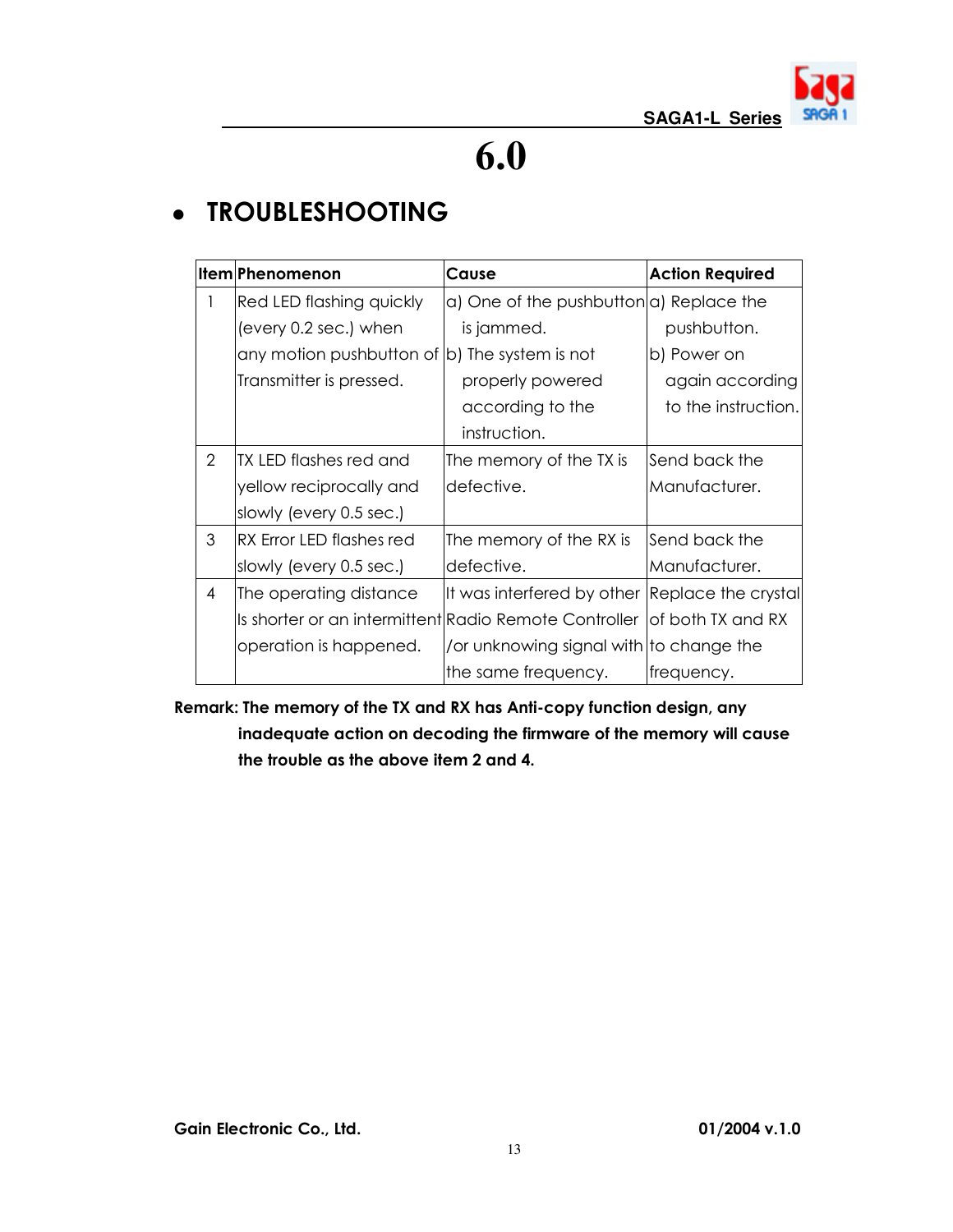

| 3. |  | "Up / Down Pushbutton" Function Setting: |  |  |
|----|--|------------------------------------------|--|--|
|----|--|------------------------------------------|--|--|

| <b>Item</b>  |                                  | <b>Content</b>                        | <b>Description</b>                                                                          |
|--------------|----------------------------------|---------------------------------------|---------------------------------------------------------------------------------------------|
| $\mathbf{A}$ | <b>Normal/Normal (Interlock)</b> |                                       | "Normal/Normal (Interlock)": When "Up" or "Down" is                                         |
|              |                                  | Normal/Normal (Non-Interlock)         | pressed, if the other is pressed too, then both of them will                                |
|              |                                  | <b>Normal/Toggle (Control by EMS)</b> | be off.                                                                                     |
|              |                                  | Toggle/Normal (Control by EMS)        | "Normal/Normal (Non-Interlock)": Both of "Up" and                                           |
|              |                                  |                                       | <b>Toggle/Toggle</b> (Control by EMS) "Down" work independently or simultaneously when they |
|              | Off/On                           |                                       | (Control by EMS) were pressed at the same time.                                             |
|              |                                  |                                       | "Normal/Toggle (Control by EMS)": "Up" is on when                                           |
|              |                                  |                                       | pressed, off when released; "Down" is on once pressed, off                                  |
|              |                                  |                                       | when pressed again.                                                                         |
|              |                                  |                                       | "Toggle/Normal (Control by EMS)": Reverse to above                                          |
|              |                                  |                                       | description.                                                                                |
|              |                                  |                                       | "Toggle/Toggle (Control by EMS)": Both "Up" and                                             |
|              |                                  |                                       | "Down" work once pressed, off when pressed again                                            |
|              |                                  |                                       | independently.                                                                              |
|              |                                  |                                       | "Off/On (Control by EMS)": "Down" is on once pressed,                                       |
|              |                                  |                                       | off when "Up" is pressed afterwards.                                                        |

## **4. "East / West Pushbutton" Function Setting:**

Same as "Up / Down Pushbutton" Function Setting

### **5."South / North Pushbutton" Function Setting:**

Same as "Up / Down Pushbutton" Function Setting

**6."Transmitter" Function Setting:**

| item           | Title           | <b>Content</b>       | <b>Description</b>                                          |
|----------------|-----------------|----------------------|-------------------------------------------------------------|
| $\mathbf{A}$   | <b>Transmit</b> | 1. Continuous        | "Continuous": The signal is transmitting to the receiver    |
|                | Mode            | 2. Non-Continuous    | by transmitter continuously during "Power-On".              |
|                |                 |                      | "Non-Continuous": The signal is transmitting to the         |
|                |                 |                      | receiver only when pushbutton on transmitter is pressed.    |
| B              | <b>Power</b>    | 1. Enable            | "Enable": Enable the "power saving mode".                   |
|                | saving $*$      | 2. Disable           | "Disable": Disable this function.                           |
| $\mathbf{C}$ . | Save-           | 1. 1 min~30 min      | "1 min~30 min": Choose the due time for the transmitter     |
|                | <b>Power</b>    | 2. Non-Execute       | to cut off its own power if no operation signal sending out |
|                |                 | PS.<br>Only          | <b>appears</b> by any pushbutton pressed to save power.     |
|                |                 |                      | when the Transmitter "Non-Execute": Disable this function.  |
|                |                 | Mode is "Continuous" |                                                             |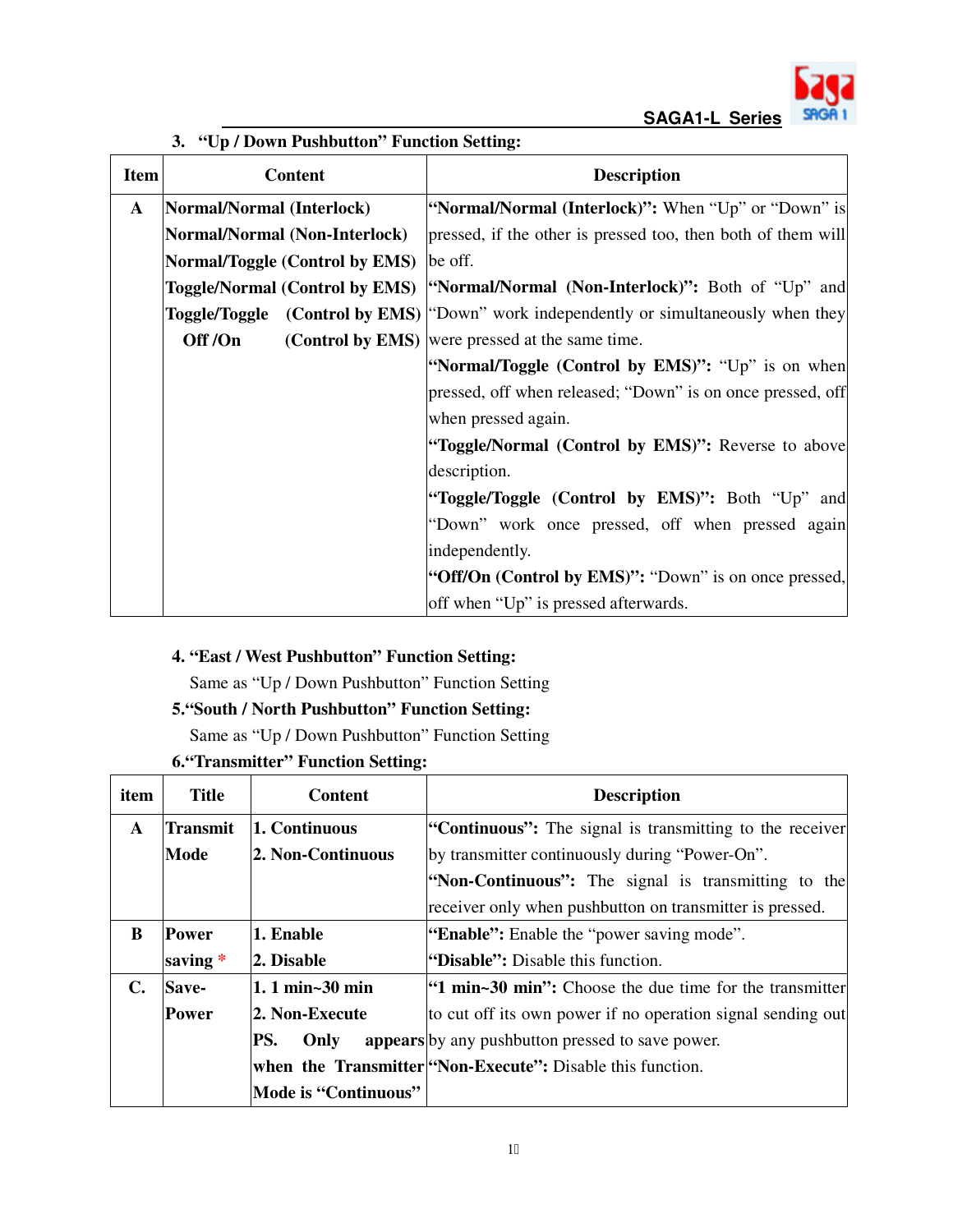SAGA1-L Series **SAGA1** 

|    |                 |                           | UAUAI-L UUIIUJ                                             |
|----|-----------------|---------------------------|------------------------------------------------------------|
| D. | Auto            | Off <sup>1</sup> . Enable | "Enable": Enable the transmitter to send EMS signal to     |
|    | (Tx)            | 2. Disable                | the receiver too before its own power is off.              |
|    |                 |                           | "Disable": Disable this function but the transmitter still |
|    |                 |                           | will be power off itself if the "Save-Power" is executed.  |
| E. | Led             | 1. On                     | "On": Enable LED lights on while operating.                |
|    | On/Off          | $2.$ Off                  | "Off": Disable LED lights on.                              |
| F. | Led             | $0 - 4.0$ sec             | Determine the interval of LED shining time.                |
|    | <b>Off-Time</b> |                           |                                                            |

## **7."Receiver" Function Setting:**

| Item | Title          | <b>Content</b>                   | <b>Description</b>                                              |
|------|----------------|----------------------------------|-----------------------------------------------------------------|
| A    | <b>Passive</b> | 1. Power-Off                     | "Power-Off": The "Power" (main relay) is off when not           |
|      | Act            | 2. Relay-Off                     | receiving any normal signal from the transmitter for a          |
|      |                |                                  | certain period of time.                                         |
|      |                |                                  | <b>"Relay-Off":</b> Only those operating functional replays are |
|      |                |                                  | off when not receiving signal from transmitter for a certain    |
|      |                |                                  | period of time.                                                 |
| B    | Auto           | Off <sup>1</sup> 1.10 min~4 hour | "10min~4hour": Choose the due time for the receiver to          |
|      | (Rx)           | 2. Non-Execute                   | cut off "Main Relay" if no signal received.                     |
|      |                |                                  | "Non-Execute": Disable this function.                           |